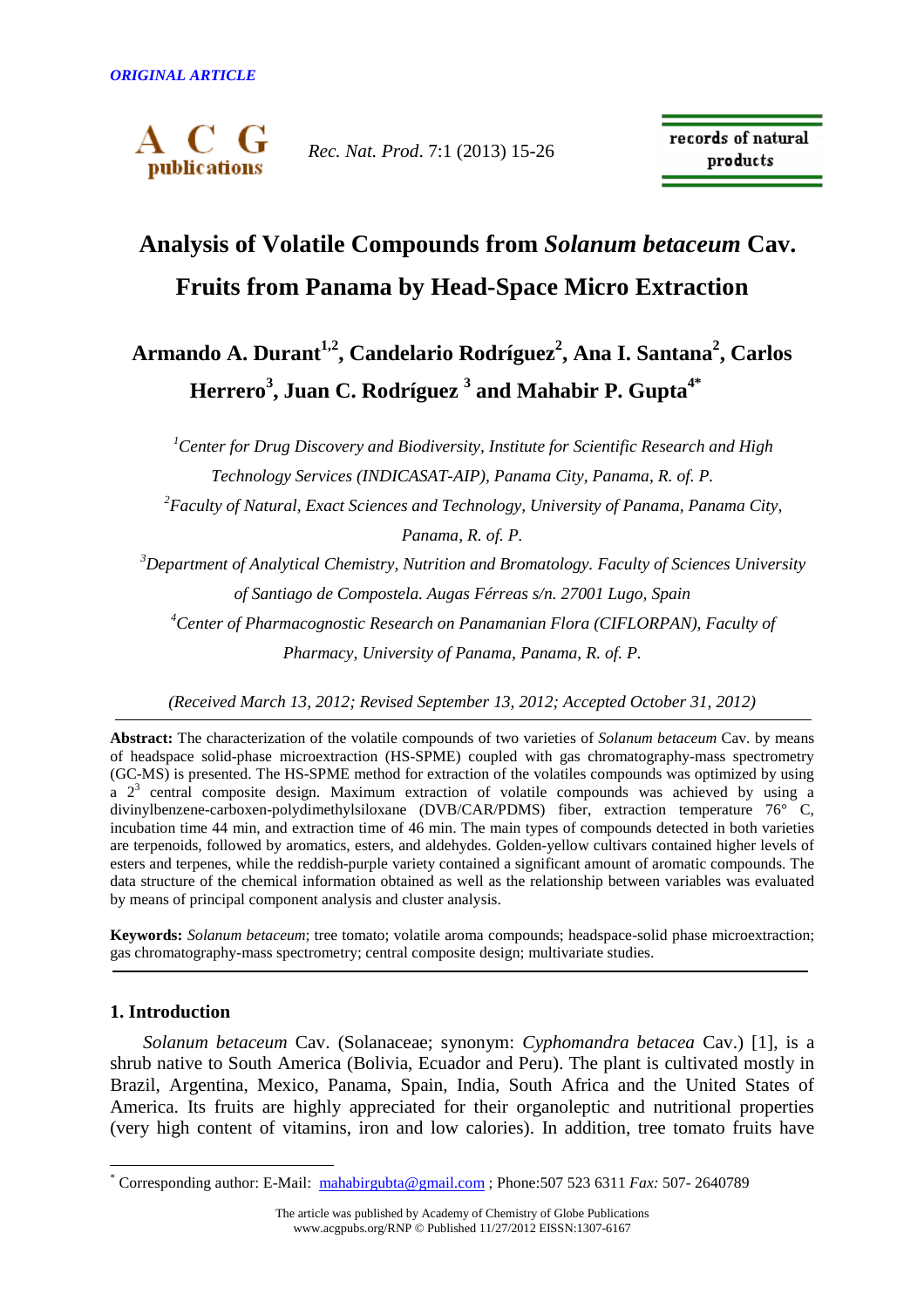become an important marketable crop in these countries as well as in Colombia and New Zealand. The latter is one of main exporters to Europe, Japan and USA using the existing marketing channels developed for the kiwi fruit. Tree tomato is consumed raw (as part of salads) and after cooking (as an ingredient for different dishes and desserts). In Panama, two cultivars of this egg-shaped fruit, the reddish-purple and the golden-yellow color, are produced. In regard to the chemical composition of these fruits, limited information is available in the scientific literature [2]. In a recent study in which different wild and cultivated fruits from Panama were surveyed for their content of carotenoids, it was concluded that tree tomato was an appropriate source of lutein and zeaxanthin [3]. On the other hand,  $\beta$ -carotene and β*-*cryptoxanthin have been identified as the most abundant carotenoids in crops from Australia and Brazil [2,4]. Polyphenol delphinidin 3-rutinoside was found in high concentration in Brazilian reddish-purple variety, as well as other anthocyanins such as cyanidin 3-rutinoside and pelargonidin 3-glucoside-5- rhamnoside [4-5]. In addition, it was shown that the content of polyphenols hydroxycinnamic acids in the reddish-purple variety harvested in Ecuador was quantitatively higher than in the yellow variety [6]. Torrado et al. [7] assessed the volatile constituents responsible for the aroma of Colombian reddish-purple tree tomato after liquid extraction with a pentane-dichloromethane mixture. The main volatile compounds detected were *cis*-3-hexenol, 3-hydroxybutanoates, 3-hydroxyhexanoates, eugenol, 4-allyl-2,6- dimethoxyphenol, methyl hexanoate and *trans*-3-hexenal. However, volatile compounds found in fruits from Malaysia (by vacuum distillation and subsequent extraction of the distillate with dichloromethane) were reported to be quite different from the former, 3-hexenol, ethyl butyrate, methyl hexanoate and methyl butyrate being the major constituents detected [8]. Fruits aroma, which is one of the main organoleptic property that determines the degree of acceptance of a fruit by consumers, relies on the volatile compounds present in their pulp and skin. The type and quantity of these compounds, in turn, depend on different factors such as genetics, ripening phase, and storage conditions [9].

Solid-phase microextraction (SPME) is a solvent-free method used for the extraction of volatile compounds by means of a coated fiber, which is exposed to the headspace, or directly to the sample, causing the partition of volatiles compounds between the sample and the fiber. Separation of the extracted substances is most often achieved by chromatography after thermal desorption [10]. Different methods based on this technique have been used to assess the aroma profile of several tropical fruits, such as banana and mango [11]; native Brazilian tropical fruits such as *cajá* (*Spondias lutea,* L.), *graviola* (*Annona reticulata*, L.) [12], tamarind, yellow passion fruit [13] and watermelon [14]. The current investigation reports for the first time the volatile profile of two varieties of *Solanum betaceum* (tree tomato fruits) from Panama by using HS-SPME-GC-MS. Moreover, to the best of our knowledge, the aroma compounds of the golden-yellow variety have not been reported previously. The variables affecting the SPME procedure, concretely, extraction temperature, incubation time and extraction time were optimized using an experimental design approach in order to attain high recovery of the volatiles components. An exploration of the data structure of the chemical information obtained was carried out by means of principal component analysis (PCA) and cluster analysis (CA).

## **2. Material and methods**

### *2.1. Fruit samples*

Tree tomato (*Solanum betaceum* Cav.) samples with guaranteed Panamanian origin were obtained in local markets in Panama City. Two varieties at ripe stage were obtained, i.e. the reddish-purple and the golden-yellow. The taxonomic identity of the fruits was established by the botanist Alex Espinosa of CIFLORPAN, and voucher specimens Florpan 8734a (reddish-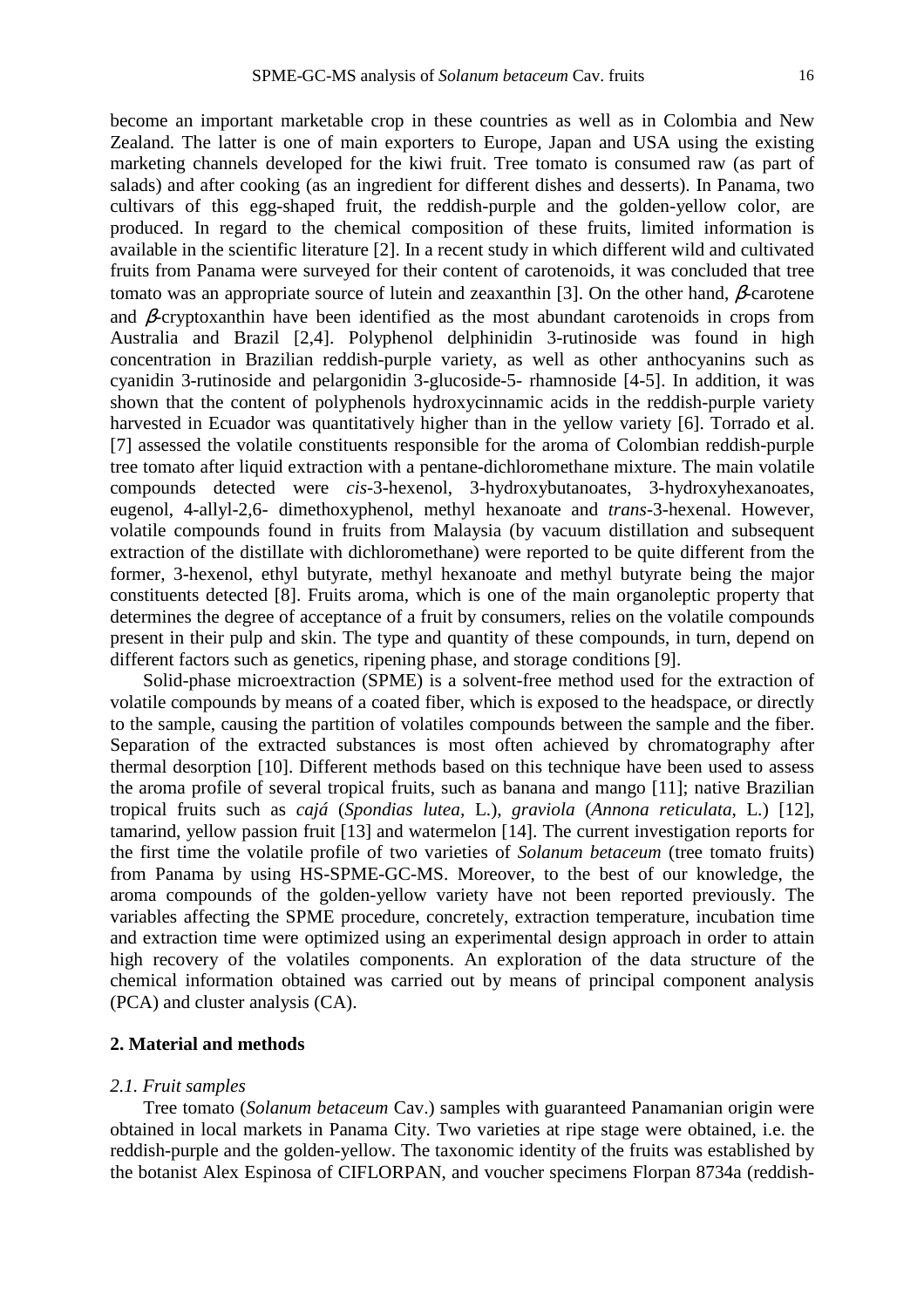purple tree tomato fruit) and Florpan 8734b (golden-yellow tree tomato fruit) were deposited in the Herbarium of the University of Panama (PMA). Fruits were washed thoroughly under running water, peeled and seeds removed from the pulp. Fruit pulp was then homogenized and kept frozen at  $-20^{\circ}$  C until analysis.

## *2.2. Apparatus*

Analysis of aroma compounds was carried out by using an Agilent 6890N gas chromatograph coupled to an Agilent 5975 quadrupole mass selective detector (Palo Alto, CA, USA). The separation was performed by means of a HP-5MS capillary column, 30 m length, 0.25 mm i.d. and a 0.25 µm phase thickness (Agilent Technologies, Palo Alto, CA, USA). Mass spectra libraries employed include the Registry of Mass Spectral Data with Structures, Wiley 7th edition, USA; and Flavors and Fragrances of Natural and Synthetic Compounds - Mass Spectral Data Base, USA.

#### *2.3 SPME fibers survey*

SPME fibers, SPME fiber holder, and 10 mL screw-top vials with PTFE-faced silicone septa were purchased from Supelco (Bellefonte, USA). Distinct SPME fibers were assayed for the extraction of volatile compounds of tree tomato: carboxen-polydimethylsiloxane (CAR/PDMS, 75 µm-*black hub plain*), polydimethylsiloxane-divinylbenzene (PDMS/DVB, 65 µm- *blue hub plain*), and divinylbenzene-carboxen-polydimethylsiloxane (DVB/CAR/PDMS 50/30 µm-*gray hub plain*). In all cases fibers were conditioned before use following manufacturer's instructions, and reconditioned before each sampling. Extractions were done at 40° C with incubation time of 30 min, and extraction time of 15 min. Each sample was analyzed in triplicate and mean reported.

## *2.4. Head space solid-phase microextraction/Gas chromatography-mass spectrometry (HS-SPME-GC-MS)*

For HS-SPME procedure,  $1.00 \pm 0.05$  g of the tree tomato fruit pulp was transferred to a 10 mL vial. The fiber coating was placed to the headspace for temperature and times (incubation and extraction times) values set according to the experiment. Extractions were achieved with magnetic stirring. The fiber containing the extracted aroma compounds were then injected into the GC injector (splitless mode), and kept during 15 min for thermal desorption at 250°C. Helium was used as carrier gas with a constant flow-rate of 1 mL min<sup>-1</sup>. The oven temperature was programmed at 50 $\degree$ C for 3 min, then raised to 200 $\degree$ C at 6 $\degree$ C min<sup>-1</sup>, and finally up to 280 $^{\circ}$ C at  $10^{^{\circ}$ C min<sup>-1</sup>, where it was held for 6 min. Transfer line and ionsource temperatures were 280°C and 250°C respectively. Detection was carried out in electronic impact mode (EI); ionization voltage was fixed to 70 eV. SCAN mode (40-400  $m/z$ ) was used for mass acquisition. The fruits compounds were identified by comparison of their retention indices (relative to n-alkanes), and by comparison with the mass spectra of the two libraries cited above.

#### *2.5. Chemometric procedures*

Two types of chemometrics techniques were employed in this work. First, the optimization of variables influencing the SPME extraction was performed by using a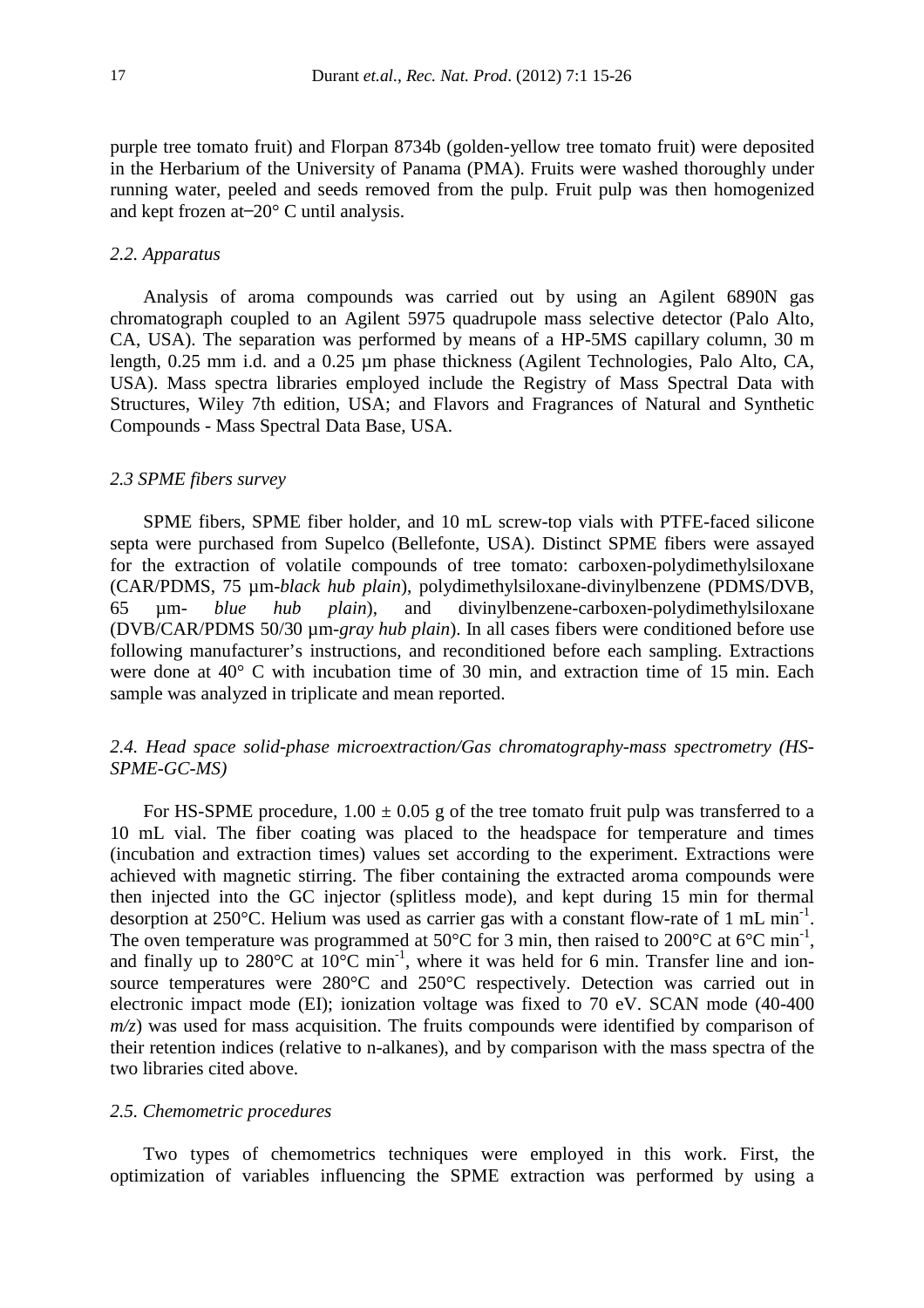multivariate experimental design, i.e. central composite design [15]. Three factors that have great impact on SPME extraction of aroma compounds were evaluated, i.e. extraction temperature, incubation time and extraction time. The second type of chemometric techniques, principal component analysis (PCA) [16] and cluster analysis (CA) [17] were applied to the chemical information available for exploring possible correlations between samples and aroma compounds in both fruits varieties. Although 70 different compounds could be detected by using the optimized method, the chemometric exploration was only carried out taking into account those compounds present in more than 80% of the samples, consequently, 25 compounds were considered for chemometric purposes. Therefore, the data matrix employed was a  $X_{20x25}$  in which the rows corresponded to the 20 samples (objects) of tree tomato analyzed and the columns were the variables (features) representing 25 compounds present in most of the samples assessed. Data vectors belonging to the samples of both types, reddish-purple and golden-yellow varieties, were analyzed using those different chemometric procedures indicated above. All chemometric techniques: central composite design, PCA and CA were performed using the statistical package Statgraphics Plus 5.1 (Statistical Graphics, Rockville, MD).

## **3. Results and Discussion**

#### *3.1. SPME fiber selection*

The efficiency of HS-SPME for characterization of fruit aroma compounds demands the appropriate choice of the fiber in order to guarantee that a large and significant amount of the analytes can be extracted from the sample. In this study three SPME fibers, with more than one coating, were studied in order to ascertain extraction efficiencies. DVD/CAR/PDMS allowed for determination of a larger number of volatile and semi-volatile compounds when compared with CAR/PDMS or PDMS/DVB fibers. Maximum fiber efficiency relies on two main factors: the polarity of the coating used, and the volatility of the compounds [18]. Since experimental SPME parameters, i.e. extraction time, extraction temperature, and incubation time were the same for each fiber, the high extraction efficiency observed for DVD/CAR/PDMS fiber can be explained by the very similar polarity between this fiber and those compounds present in the headspace. Thus, because of the greater sensitivity and affinity for a wider range of compounds with different volatilities and physicochemical properties, further optimization of the SPME methodology was done by using this fiber.

## *3.2. SPME variables optimization: Central composite design*

Multivariate designs, such as central composite design, have been used for optimization of the main variables that influence the SPME extraction in different fruits, such as passion fruit, tamarind, acerola, soursop, apple juice, banana, among others [13, 19-21]. Three SPME variables were optimized for extraction of tree tomato aroma volatiles: extraction temperature, incubation time and extraction time, due to all of these variables strongly determines the equilibrium, vapor pressures and extraction efficiency of volatiles in the headspace [22]. The optimization strategy consisted in the employment of an experimental design method: a threefactor central composite design (CCD) which is equivalent to a  $2<sup>3</sup>$  full factorial design with two central points and six star points added. The information needed to calculate the optimal response surfaces for these variables was obtained from sixteen randomized experiments (as presented in Table 1). MS-detector peak area of all identified aroma compounds was used for optimization. Selection of the experimental lower and upper levels, for each variable tested in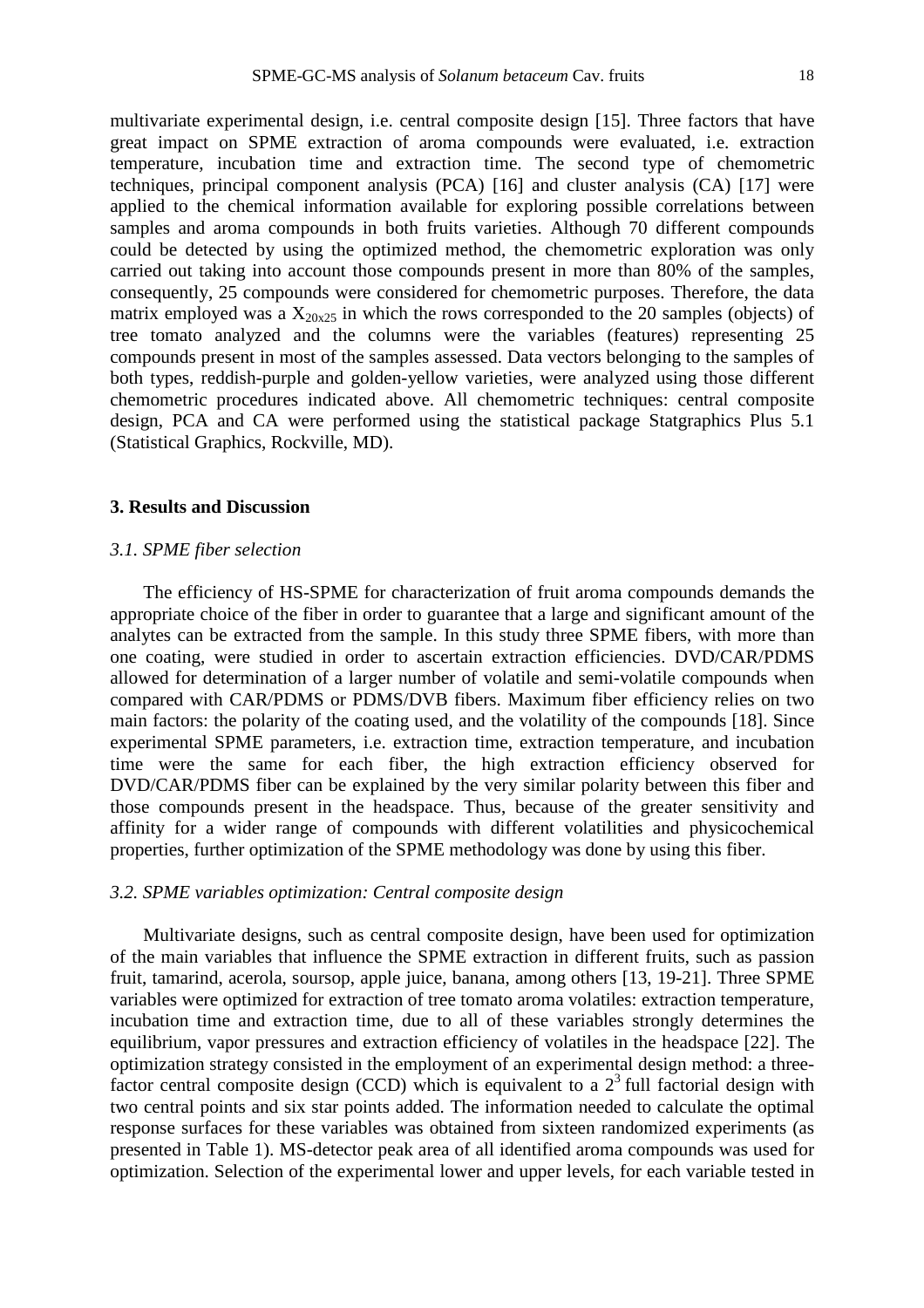this work, was done trying to include a significant range, yet maintaining parameters such as incubation and extractions times at values not larger than one hour, since more than 60 minutes is not practical for routine analysis. The ranges studied were 30-80 ºC, 15-60 min and 15-60 min, for extraction temperature, incubation time and extraction time, respectively. Once the sixteen experiments were carried out under the conditions explained in Table 1, the results obtained were used to construct the Pareto chart in order to ascertain which factors had a main influence on the response. As can be seen in Figure 1, extraction temperature is the main factor that influence extraction of aroma compounds from tree tomato fruits when utilizing SPME methodology ( $p < 0.05$  for the corresponding ANOVA). Extraction time has lower influence (not statistically significant) and the remaining factors such as secondary interactions as well as incubation time presented minor influence in the total area peak. Response surface methodology (RSM) consists of a group of statistical approaches based on variance analysis and multiple regressions which allows for determination of changes in the response, variations of the factors levels, and more important, the very best value for achieving the higher yield. In Figure 2, the response surface as a function of the three variables studied is presented. Each plot highlights the way in which two factors influence the extraction process. It can be seen that augmenting extraction temperature increases SPME performance, achieving at 76° C a maximum. Increasing extraction temperature enhances the amount of volatile compounds released by the sample that reach the headspace. At low temperatures highly volatile compounds are delivered to the headspace, but less volatiles remains in the sample matrix due to different chemical interactions between aroma compounds and other compounds which constitute the fruit. Temperature increments permit less volatile substances to overcome chemical interactions and reach to the headspace. This is, the headspace/sample partition coefficient  $(K<sub>hs</sub>)$  increases allowing more volatiles and semivolatiles compounds to be extracted.

| Experiment<br>number | Extraction<br>Temperature $(^{\circ}C)$ | Incubation<br>Time (min) | Extraction<br>Time (min) | Peak Area (x $10^8$ ) |
|----------------------|-----------------------------------------|--------------------------|--------------------------|-----------------------|
| 1                    | 80                                      | 38                       | 38                       | 7.5                   |
| 2                    | 80                                      | 60                       | 60                       | 7.6                   |
| 3                    | 80                                      | 15                       | 15                       | 3.5                   |
| 4                    | 30                                      | 60                       | 15                       | 1.0                   |
| 5                    | 55                                      | 38                       | 38                       | 9.1                   |
| 6                    | 55                                      | 38                       | 15                       | 4.3                   |
|                      | 55                                      | 38                       | 38                       | 9.1                   |
| 8                    | 30                                      | 60                       | 60                       | 2.2                   |
| 9                    | 30                                      | 15                       | 60                       | 3.4                   |
| 10                   | 80                                      | 60                       | 15                       | 8.6                   |
| 11                   | 55                                      | 38                       | 60                       | 8.4                   |
| 12                   | 30                                      | 38                       | 38                       | 4.1                   |
| 13                   | 55                                      | 15                       | 38                       | 6.3                   |
| 14                   | 30                                      | 15                       | 15                       | 1.1                   |
| 15                   | 55                                      | 60                       | 38                       | 5.6                   |
| 16                   | 80                                      | 15                       | 60                       | 7.1                   |

 **Table 1.** Central composite design and chromatographic peak area response

No important decrease in the response was shown due to increments in temperature, although it is known that low-mass volatile compounds are released easer from the SPME fiber with increasing temperature affecting negatively the extraction [23], due to a decrease in the fiber/headspace diffusion constant  $(K<sub>fh</sub>)$ . The results from experimental design indicates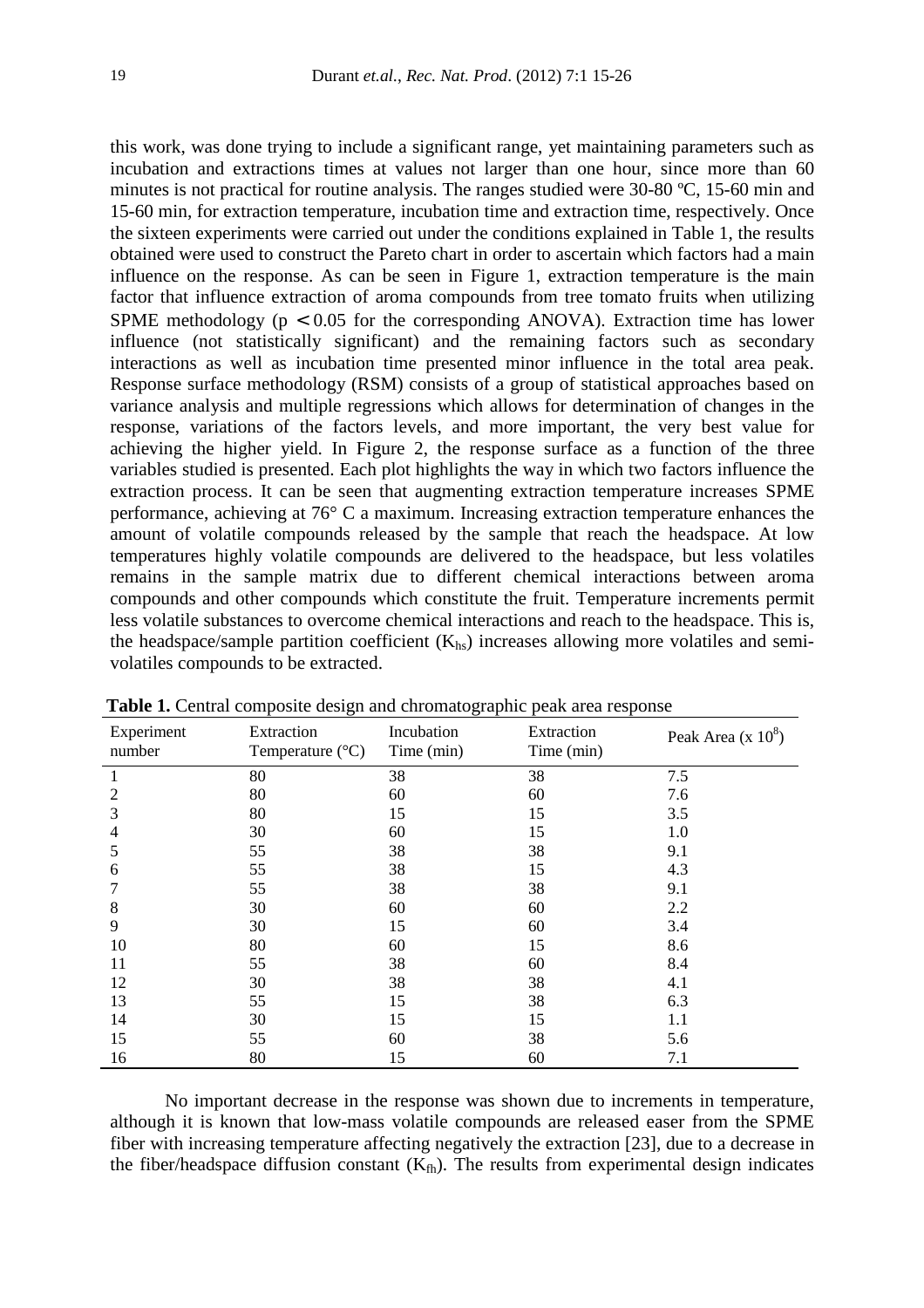that optimal SPME response was achieved utilizing DVD/CAR/PDMS fiber when extraction temperature was 76° C, incubation time 44 min, and extraction time 46 min.

#### *3.3. HS-SPME/GC-MS analysis of Solanum betaceum* Cav. *fruits*

Headspace solid-phase microextraction (HS-SPME) is an inexpensive solvent free method, which permits a straightforward analysis of aroma compounds of *Solanum betaceum* Cav. fruits. The SPME optimized method developed in this research was employed for characterizing two varieties of the fruit: the reddish-purple and the golden-yellow varieties. Thus, twenty different tree tomato samples (ten for each variety) were analyzed for volatile compounds using the HS-SPME for extraction, under the condition optimized in the developed procedure. Separation and determination were performed by GC-MS according to the analytical parameters described in Section 2.4. The chromatographic approach used allows for an adequate separation and characterization by the mass spectra of tree tomato volatile compounds. Seventy compounds were identified in less than thirty five minutes: fifty-eight in the golden-yellow, and thirty-three in the reddish-purple variety. The aroma compounds identified and their relative amount in each variety are listed in Table 2. The main constituents of the golden-yellow variety, i.e. more than two percent, are: *α*-terpineol, methyl hexanoate, ethyl octanoate, 2,6-nonadienal, ethyl hexanoate, 1,8-cineole, naphthalene, methyl octanoate, *p*-cymenene, terpinene-4-ol, *α-*phellandren-8-ol, ethyl benzoate, methyl eugenol, decanal, and *β*-ionone. On the other hand, the reddish-purple variety is rich in naphthalene, α-phellandren-8-ol, nonanal, decanal, ethyl hexanoate, methyl hexanoate, ethanol, *β*-ionone, ethyl butanoate, and *α-*cedrol. Terpenoids (33%) and esters (32%) account for the characteristic aroma of golden-yellow variety; whereas terpenoids (30%) and aromatics (29%) contribute strongly to the organoleptic properties of the reddish-purple variety. A large amount of naphthalene (23%) was detected in the reddish-purple fruits. *α-*Terpineol, the main compound in the golden-yellow variety was absent in the reddish-purple. Aldehydes represent a very important group of volatiles identified in the golden-yellow (11%) and in the reddish-purple varieties (12%) (Table 2). The contribution of alcohols, aliphatics, lactones, and ketones to the overall aroma profile is small in the both varieties. Only methyl hexanoate, ethyl hexanoate, terpinene-4-ol, *α-*phellandren-8-ol and eugenol, identified in this study, were also found in the reddish-purple Colombian tree tomato [7]; meanwhile, four compounds found in the Panamanian variety were also present in the Malaysian fruit, i.e. ethyl butanoate, methyl hexanoate, ethyl hexanoate, and terpinene-4-ol [8]. The HS-SPME method used in this research for extraction of the aroma compounds is the main factor that explains these differences. The compounds in Colombian fruits were extracted by using solvents mixtures, whereas Malaysian tree tomatoes volatiles were isolated by distillation. It is known that solvent extraction may allow for losses of volatiles during extraction; meanwhile distillation process may not only reduce the amount of volatile compounds detected, but may induce the production of artifacts as well. These disadvantages are overcome by using the HS-SPME approach. Also, other factors such as the geographic location of cultivation and the age of the fruits analyzed account for these differences.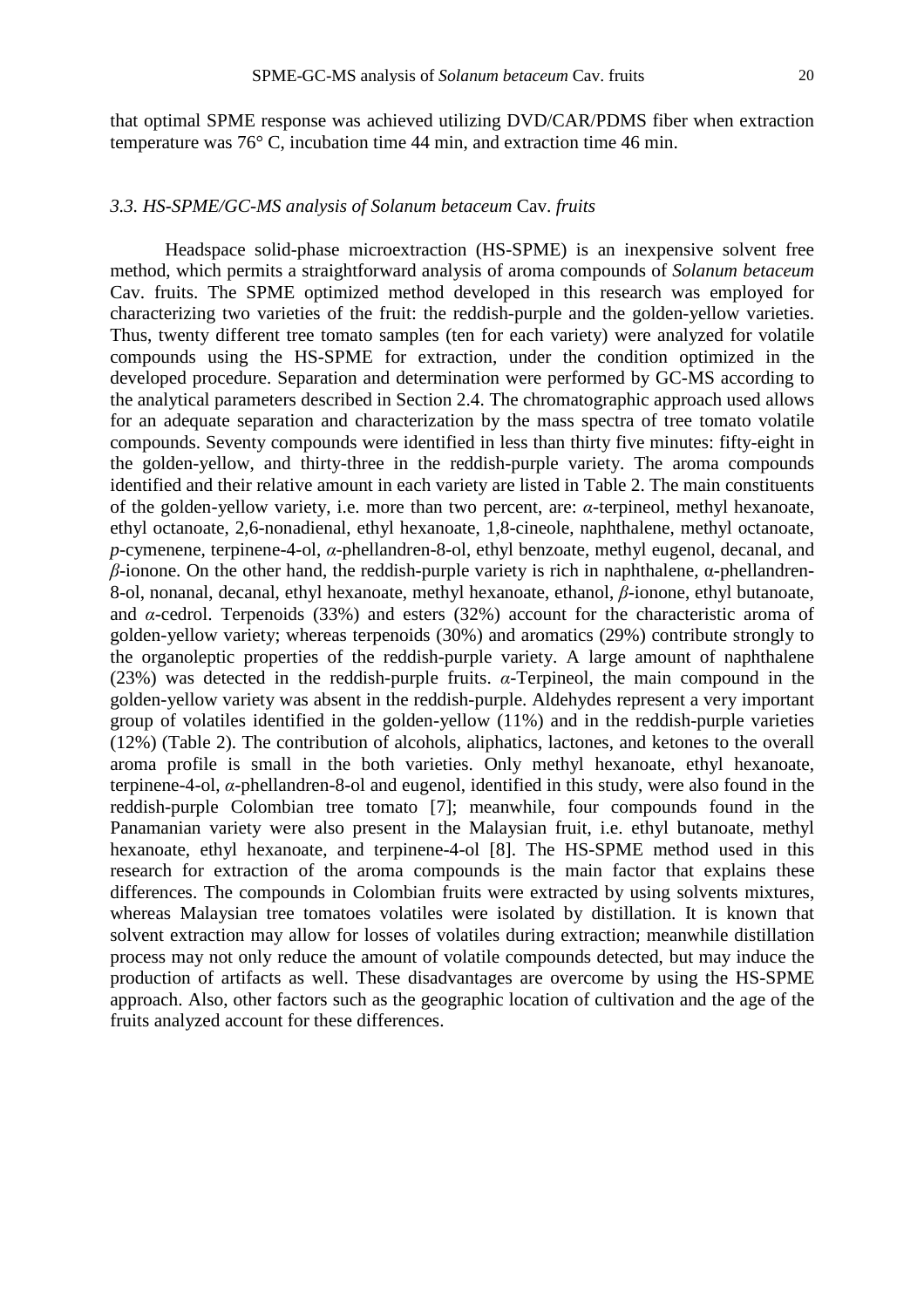|                            |            |                | Relative amount $(\% )$ |                |
|----------------------------|------------|----------------|-------------------------|----------------|
| <b>Compounds</b>           | $RI_{ref}$ | $RI_{\rm exp}$ | Golden-yellow           | Reddish-purple |
| Ethanol                    | 668        | $\blacksquare$ | 1.2                     | 3.8            |
| Methyl butanoate           | 723        | 710            | 0.3                     | nd             |
| Ethyl butanoate            | 799        | 750            | 1.6                     | 2.7            |
| 2-Hexenal                  | 854        | 784            | 0.5                     | nd             |
| Methyl hexanoate           | 910        | 841            | 8.4                     | 4.6            |
| Ethyl hexanoate            | 998        | 1002           | 5.9                     | 5.4            |
| 1,8-Cineole                | 1030       | 1018           | 5.6                     | nd             |
| $\gamma$ Terpinene         | 1074       | 1032           | 0.8                     | nd             |
| $p$ -Cymenene              | 1095       | 983            | 3.3                     | nd             |
| Nonanal                    | 1102       | 1001           | nd                      | 9.0            |
| $1,3,8-p$ -menthatriene    | 1115       | 1014           | 0.7                     | nd             |
| Methyl octanoate           | 1128       | 1029           | 4.0                     | nd             |
| 2,6- Nonadienal            | 1154       | 1067           | 7.0                     | 3.2            |
| $\alpha$ -Phellandren-8-ol | 1170       | 1088           | 2.8                     | 11.4           |
| Ethyl benzoate             | 1185       | 1092           | 2.6                     | nd             |
| Terpinene-4-ol             | 1177       | 1103           | 2.9                     | 1.6            |
| Naphthalene                | 1178       | 1111           | 5.4                     | 22.9           |
| $\alpha$ -Terpineol        | 1190       | 1121           | 12.7                    | nd             |
| Ethyl octanoate            | 1193       | 1126           | 7.1                     | nd             |
| Decanal                    | 1195       | 1137           | 2.2                     | 6.0            |
| cis-Citral                 | 1242       | 1182           | 0.6                     | nd             |
| trans-Citral               | 1270       | 1219           | 1.0                     | nd             |
| $\alpha$ -Terpinen-7-al    | 1282       | 1239           | 0.4                     | nd             |
| 1-Methylnaphthalene        | 1312       | 1252           | 0.2                     | nd             |
| Tridecane                  | 1300       | 1256           | nd                      | 0.6            |
| 2-Methoxy-4-vinylphenol    | 1313       | 1273           | 0.5                     | nd             |
| Methyl 4-methoxybenzoate   | 1371       | 1300           | 0.6                     | nd             |
| Eugenol                    | 1373       | 1325           | 0.4                     | 1.2            |
| 2-Tridecenal               | 1311       | 1331           | 0.4                     | nd             |
| Hexyl hexanoate            | 1381       | 1353           | 0.6                     | nd             |
| $\beta$ -Damascenone       | 1384       | 1359           | 1.3                     | 1.3            |
| Ethyl decanoate            | 1391       | 1367           | 0.4                     | nd             |
| Tetradecane                | 1399       | 1374           | 0.2                     | 1.1            |
| Methyl eugenol             | 1410       | 1377           | 2.2                     | 1.4            |
| $\alpha$ -Cedrene          | 1409       | 1399           | nd                      | 1.5            |
| Caryophyllene              | 1448       | 1406           | 0.1                     | nd             |
| Thujopsene                 | 1431       | 1419           | nd                      | 0.6            |
| Geranyl acetone            | 1452       | 1433           | 3.9                     | 2.8            |
| Benzoquinone               | nd         | 1453           | nd                      | 0.4            |
| Cyclododecane              | nd         | 1455           | 0.2                     | nd             |

## **Table. 2.** Components of *Solanum betaceum* Cav. fruits obtained by HS-SPME/GC-MS.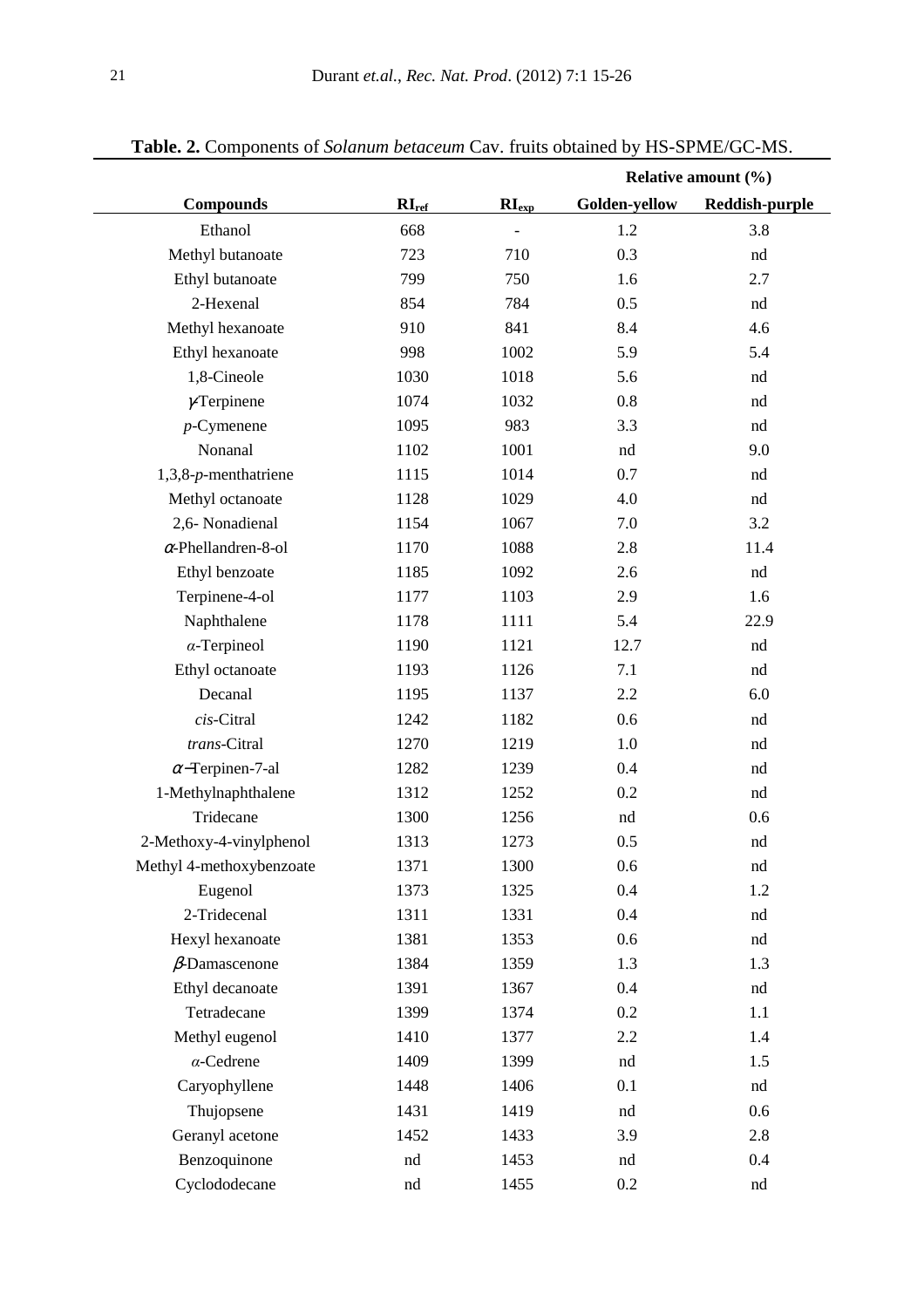| $\beta$ -Ionone                                     | 1494 | 1473 | 2.1 | 3.0         |
|-----------------------------------------------------|------|------|-----|-------------|
| Methyl isoeugenol                                   | 1410 | 1481 | 0.5 | nd          |
| $\beta$ -Cadinene                                   | 1519 | 1516 | nd  | 1.0         |
| dihydroactinidiolide                                | 1525 | 1522 | nd  | 1.0         |
| Nerolidol                                           | 1565 | 1553 | nd  | 1.0         |
| Methoxyeugenol <sup>a</sup>                         | 2222 | 1593 | 0.5 | nd          |
| $\alpha$ -Cedrol                                    | 1604 | 1603 | nd  | 2.5         |
| Benzophenone                                        | 1621 | 1622 | 0.2 | 0.8         |
| Isoelemicin                                         | 1643 | 1640 | 0.2 | nd          |
| 1-Octadecene                                        | 1786 | 1664 | 0.1 | nd          |
| γDodecalactone                                      | 1685 | 1669 | 0.5 | $^{\rm nd}$ |
| Heptadecane                                         | 1700 | 1688 | 0.4 | nd          |
| $\delta$ -Decalactone                               | 1503 | 1698 | 0.3 | nd          |
| Methyl tetradecanoate                               | 1726 | 1711 | 1.4 | nd          |
| $\alpha$ -Hexylcinnamaldehyde                       | 1749 | 1737 | 0.4 | 0.4         |
| Octadecane                                          | 1800 | 1782 | 0.2 | nd          |
| Octadecanal                                         | 1818 | 1797 | nd  | 0.4         |
| Isopropyl tetradecanoate                            | 1824 | 1804 | nd  | 0.7         |
| 1-Hexadecene                                        | 1578 | 1853 | 0.2 | nd          |
| Nonadecane                                          | 1900 | 1871 | 0.3 | nd          |
| Methyl 11-hexadecenoate                             | nd   | 1874 | nd  | 0.3         |
| Methyl 9-hexadecenoate                              | 1932 | 1875 | 0.6 | nd          |
| Farnesyl acetone                                    | 1921 | 1887 | 0.3 | nd          |
| Methyl hexadecanoate                                | 1926 | 1890 | 0.9 | 1.6         |
| Ethyl hexadecanoate                                 | 1991 | 1941 | 0.7 | 1.0         |
| Eicosane                                            | 2000 | 1946 | 0.3 | nd          |
| Isopropyl hexadecanoate                             | 1999 | 1962 | 0.3 | nd          |
| Methyl cis-9, octadecenoate                         | 2082 | 2011 | 0.3 | nd          |
| Ethyl cis, cis-9,12-octadecadienoate                | 2159 | 2047 | 0.2 | 0.5         |
| Ethyl cis, cis, cis-9, 12, 15-<br>octadecatrienoate | 2169 | 2051 | 1.1 | 3.8         |
|                                                     |      |      |     |             |

Compounds are listed in order of elution from a HP-5 MS column; RI<sub>ref</sub>: Literature Retention indices; RI<sub>exp</sub>: Experimental Retention indices; nd: not detected; <sup>a</sup>Experimental retendion index calculated was not similar to that reported in literature, nevertheless MS spectra confirmed this compound; (-): could not be determined**.**

#### *3.4. Multivariate studies*

In order to study the data structure of the volatile compounds from both varieties of tree tomato, and the relationship between variables as well, two display chemometric techniques were applied to the  $X_{20x25}$  data matrix described in section 2.5, i.e. PCA and CA.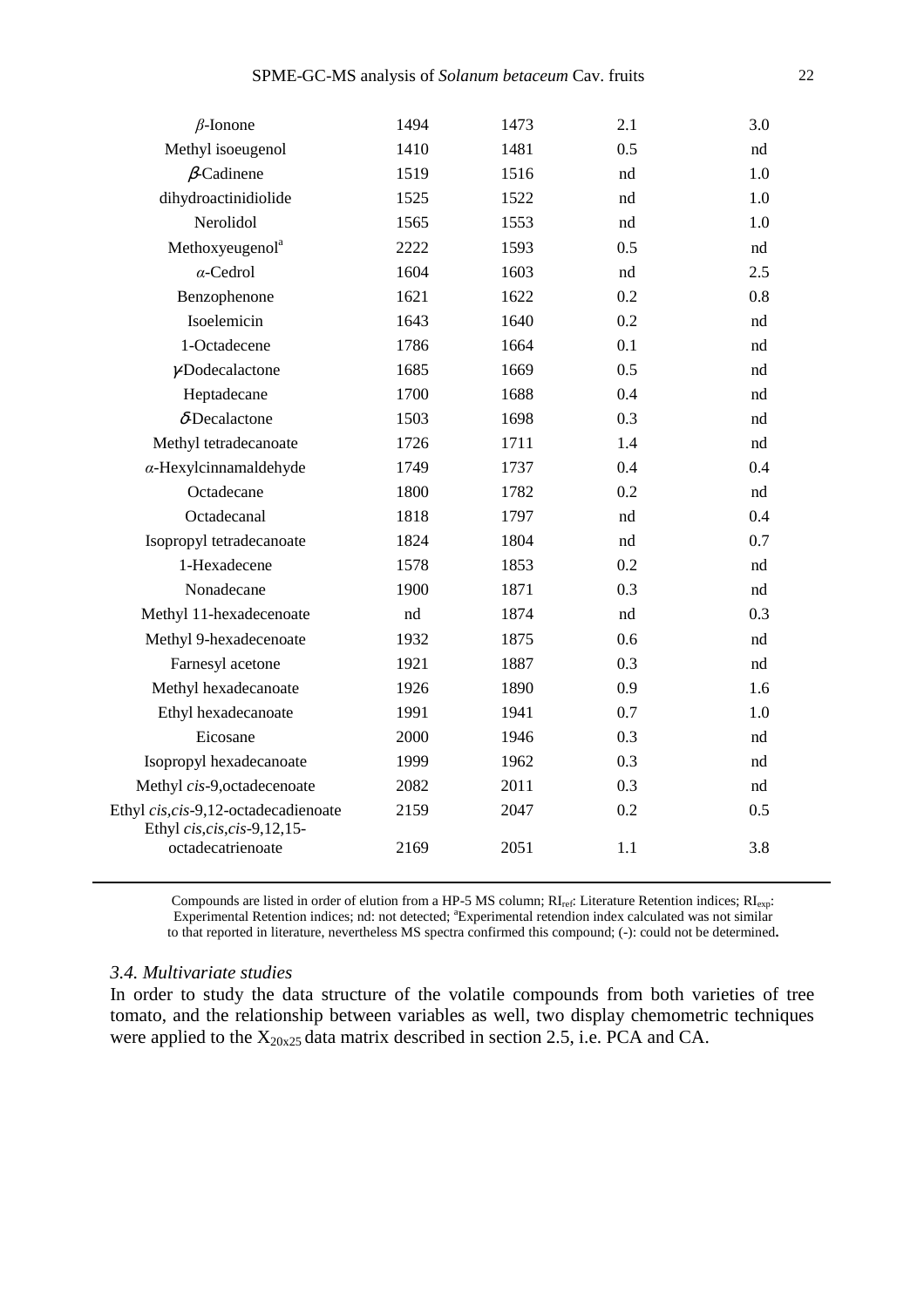

**Figure 1.** Pareto chart of standardized effects of the three factors analyzed by means of a  $2<sup>3</sup>$ central composite design.



**Figure 2.** Response surface plot: (a) Total area *vs.* extraction temperature and incubation time on aroma volatiles. (b) Total area *vs.* temperature and extraction time. (c) Total area *vs*. extraction time and incubation time.

According to the criteria indicated above (to be detected in more than 80% of the samples) twenty five compounds were considered: benzophenone, *α-*cedrene, *α-*cedrol, *β*damascenone, decanal, dihydroactinidiolide, ethanol, ethyl butanoate, ethyl *cis,cis,cis* 9,12,15 octadecatrienoate, ethyl hexadecanoate, ethyl hexanoate, eugenol, geranyl acetone, *α*hexylcinnamaldehyde, *β*-ionone, methyl eugenol, methyl hexadecanoate, methyl hexanoate, naphtalene, nerolidol, 2,6 nonadienal, *α-*phellandren-8-ol, terpinen-4-ol, tetradecane and thujopsene.

#### *3.4.1. Principal component analysis*

Prior to the application of PCA, the data were autoscaled to avoid the effects produced by the variable size. PCA was performed to the autoscaled variables with the aim of studying the data structure in a reduced dimension, retaining the maximum amount of variability present in the data. From the loadings of the variables in the first three principal components, benzophenone, α-cedrene*, α-*cedrol, decanal, methyl hexadecanoate, nerolidol, *α-*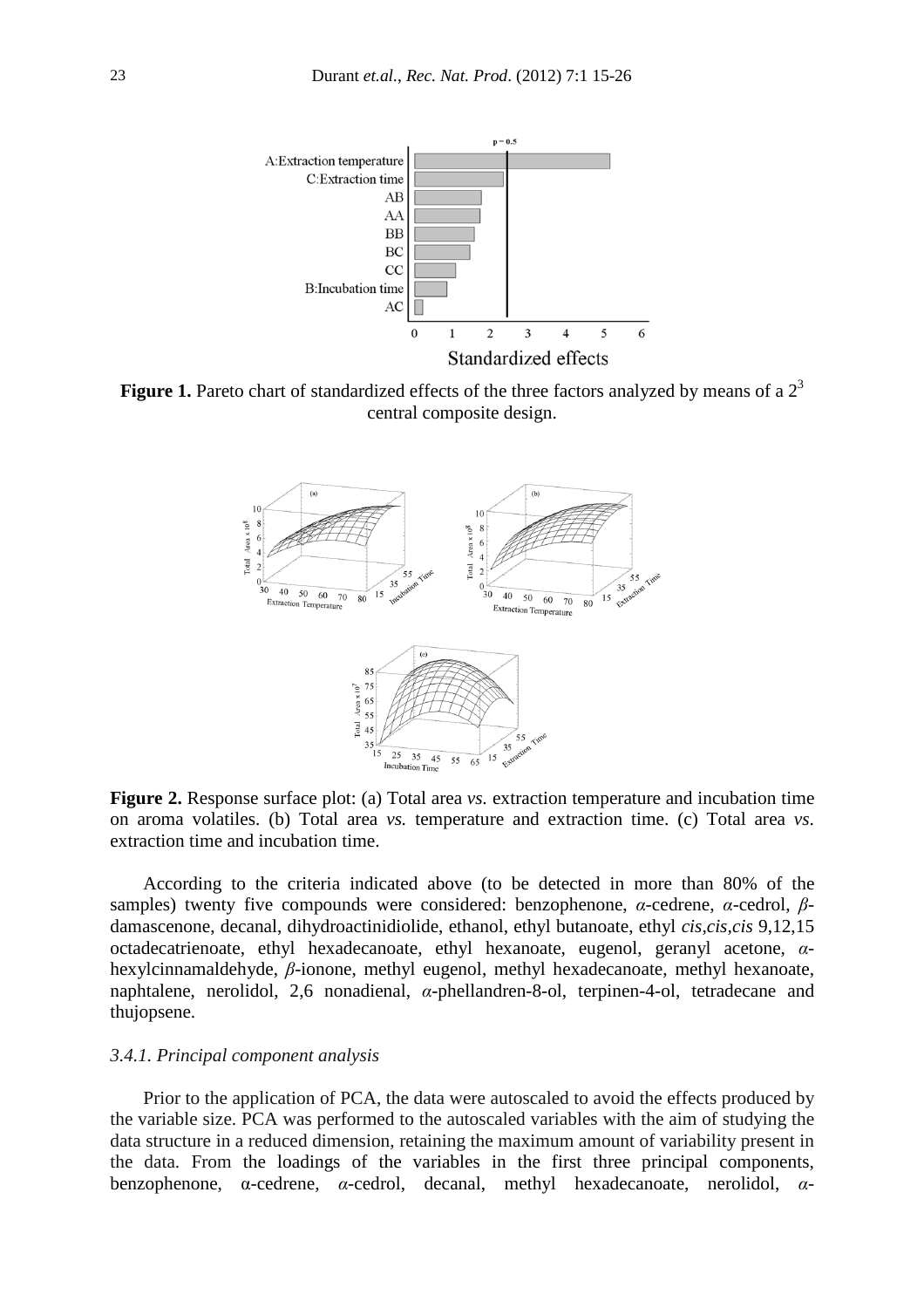phelleanderen-8-ol, and tetradecane were the dominant features in the first principal component (PC), representing 36.4 % of the total data variability. In the second principal component (17.7 % of the total data variance), dihydroactinidiolide, ethyl butanoate, ethyl hexadecanoate, ethyl *cis,cis,cis* 9-12-15 octadecatrienoate, and methyl hexanoate were the more influential variables. For the third principal component (14.7% of total data variance) *β*damascenone, eugenol, geranyl acetone, methyl eugenol, eugenol, naphthalene, 2,6 nonadienal, terpinen-4-ol and thujopsene were the most remarkable features. On a chemical basis, association between variables and the different PCs is unspecific: The first PC can be related with terpenoids: Carbonyl-bearing compounds due to the relevant contributions of four terpenoids (*α-*cedrene, *α*-cedrol, , nerolidol, and *α-*phelleanderen-8-ol) and two carbonyl compounds (such as decanal and benzophenone). The second PC has a clearer interpretation, it can be related with esters because the four main variables influencing this eigenvector belongs to this functional group family; and finally, the third PC is also a combined factor influenced by terpenoids, aldehydes and aromatic compounds. Score evaluation for tree tomato samples was performed by the construction of a plot in which the samples were projected in the space formed by the first three principal components, which account for the 68.8 % of the total information of the data. As can be seen in Figure 3, a natural separation between the two varieties (reddish-purple and golden-yellow) of tree tomato samples is observed, confirming that both varieties are located in different regions of the 25-dimensional space. Four samples of class 1, located in the left upper part of Figure 3, form a subset with slight different chemical characteristics, indicating an internal variability for this variety. Also, a minor overlap can be seen for both categories.

#### *3.4.2. Cluster analysis*

CA is an unsupervised procedure that allows for mapping the multidimensional space of variables to a two-dimensional tree called "dendrogram", which is constructed on the basis of the similarity (or distance) between samples. Thus, CA was applied, in the present case, to the autoscaled data to achieve this objective.

The results obtained for the sample clustering process are presented in Figure 4 (a). As can be seen, three main clusters (I, J, and K) can be identified in the dendrogram shown. From the left, the first two clusters (clusters I and J) are made by samples of reddish-purple variety (plus one sample of class 2); while cluster K consists of samples from golden-yellow variety. In addition, in cluster I a subset composed by four samples of class 1 (previously indicated in PCA) is also revealed. Also, the small overlap between classes in the twenty five-dimensional space of the variables previously pointed out by PCA was corroborated by the level of similarity between clusters J and K, and by the presence of a sample of the variety 2 in cluster J which is composed of members of class 1. PCA and CA produced consistent results; both chemometric techniques pointed out the separation between the models for the two varieties, as well as a minor region in the multidimensional space in which both categories overlapped. In addition, a new cluster analysis, under the same conditions (Ward method and Euclidean squared distance) was carried out.



**Figure 3.** Eigenvector projection of the tree tomato samples in the space defined for the first three principal components. Class 1: reddish-purple variety; Class 2: yellow variety.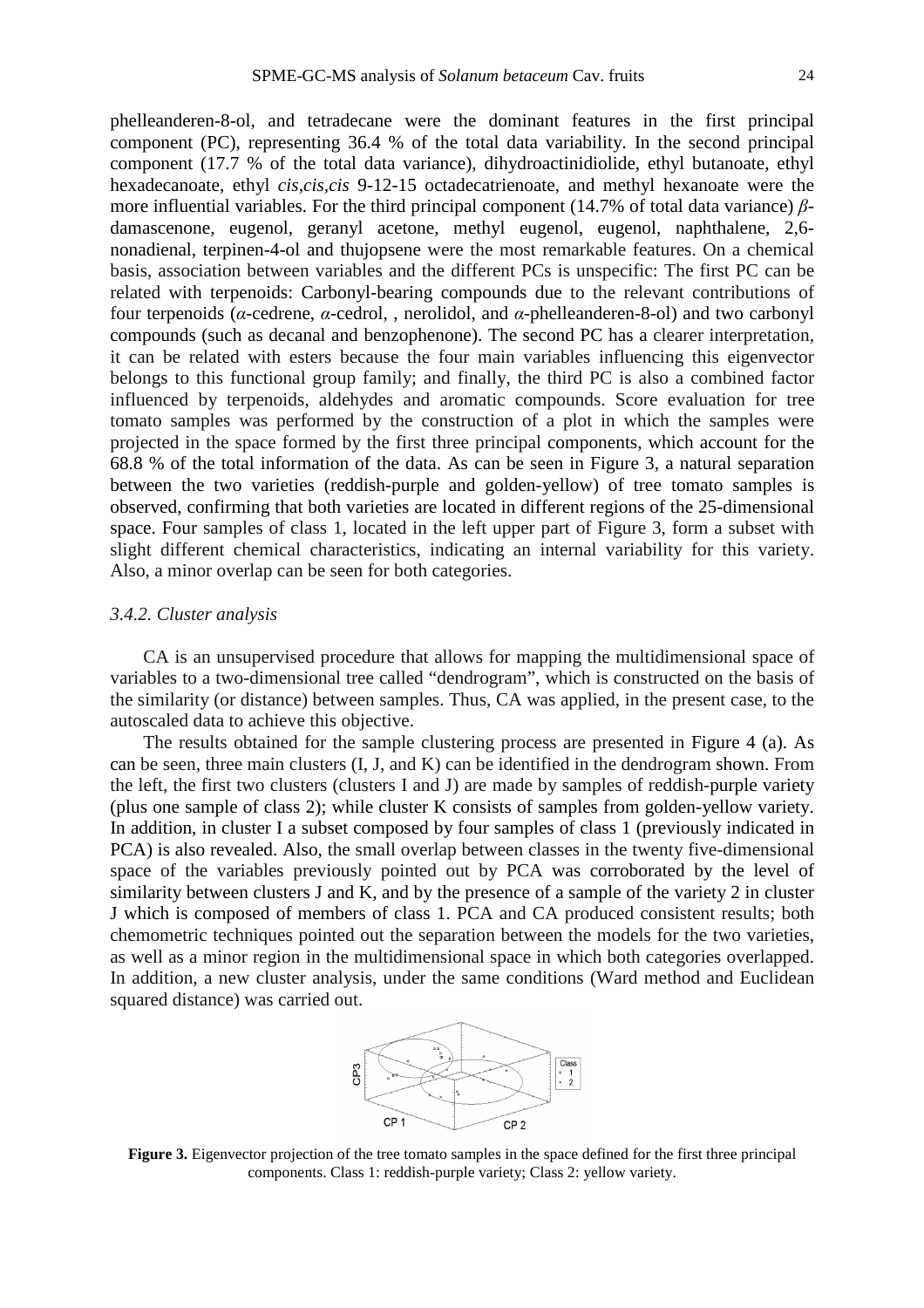The dendrogram obtained, Figure 4 (b), shows the association between variables as a function of their similarity. In order to perform an interpretation based on chemical families (like in PCA), the previous dendrogram is presented in Figure 4 (c) , substituting the names of the variables by the chemical family code, i.e., terpenoids (T), Aldehydes-ketones (A), esters (E) and others (O). Similar associations than those revealed by using PCA can be confirmed by observing this dendrogram 4 (c). From left, cluster I is composed by three terpenoids plus one aromatic compound and one ester (as well as PC1 and PC3); cluster  $J_1$  is formed mainly by terpenoids; aldehydes plus one alkane form subgroup  $J_2$ ; and in cluster K, the corresponding subclusters  $K_1$  and  $K_2$  can be associated with esters (as PC2) and terpenoids, respectively. Terpenoids, which are the main source of volatile compounds for tree tomato, possess relations with other families such as aldehydes, alkanes, and aromatic compounds; however, esters constitute a separate factor in tree tomato volatiles profile.



**Figure 4.** (a) Dendrogram of the tree tomato samples analyzed. (b) and (c) Dendrograms of variables (Ward method and Euclidean squared distance). Class 1: reddish-purple variety; Class 2: yellow variety. A: Aldehydes-Ketones; E: Esters; T: Terpenoids; O: Others.

The HS-SPME-GC-MS methodology developed in this research allowed for the identification of the volatile compounds of tree tomato fruits. The results presented in this report reveal for the first time the volatile composition of the golden-yellow variety, and the difference in the volatile aroma profile for the two most commercialized varieties of tree tomato fruits.

#### **Acknowledgements**

The authors would like to acknowledge the contribution of Smithsonian Tropical Research Institute (STRI) that provided us the GC-MS system, and also cooperation and technical assistance of Rayneldo Urriola and Johant Lakey are highly appreciated. Thanks are also due to the SENACYT, Panama for supporting the National System of Investigators (SNI) and the Organization of American States for support to CIFLORPAN.